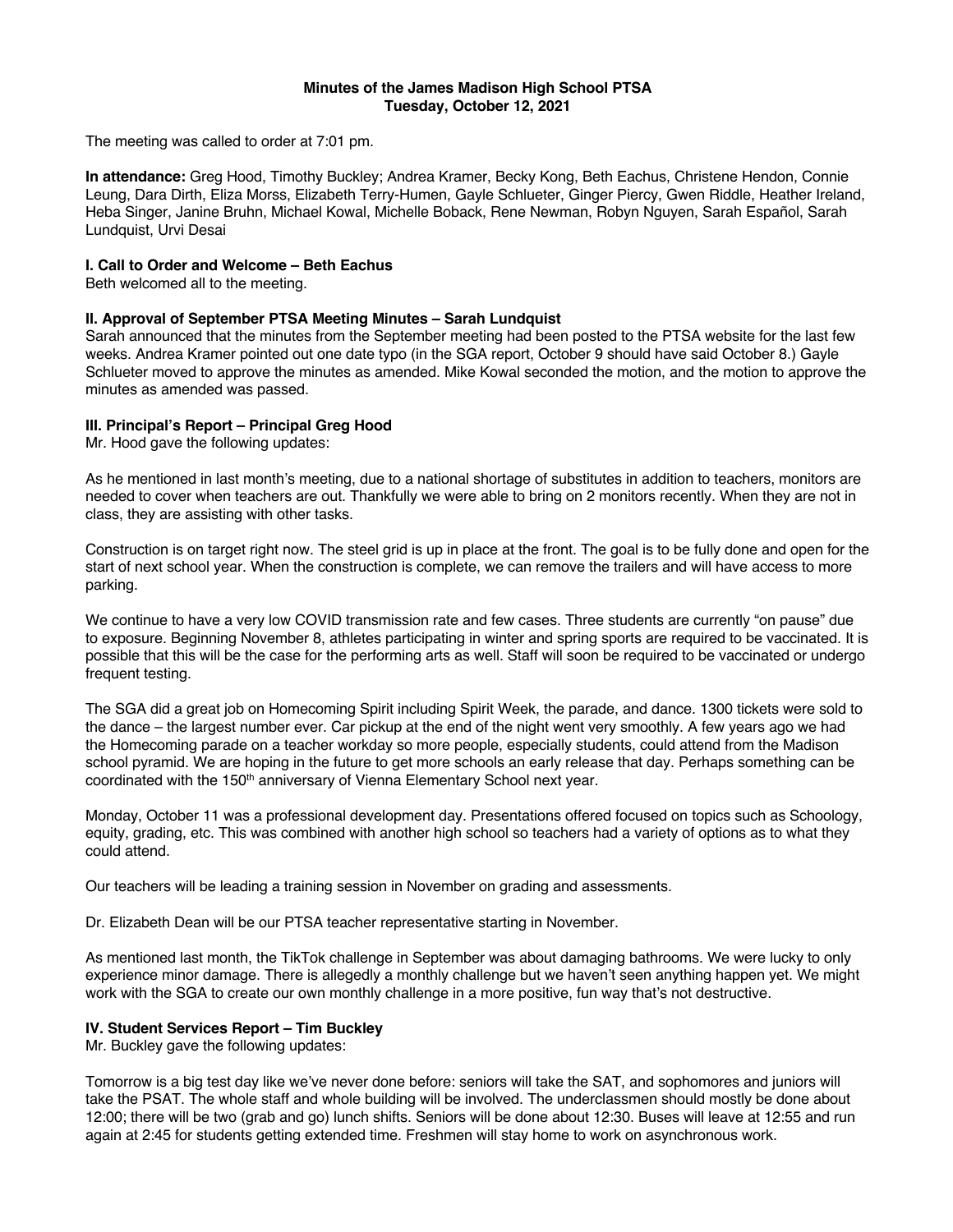On October 18 we will hold the first of three SEL (Social and Emotional Learning) screeners this year; this is a countywide movement. For more information, type "SEL" into the FCPS search bar, and you can see the questions students will be asked. It doesn't get too deep – mostly focused on resiliency, sadness, whether they have a trusted adult, etc. It will be 3 weeks until we get results, which will go to counselors and advisory teachers to know what needs to be worked on. The next screener will be in February, then again at the end of April.

The week of November 15 we will be doing a wellness screening including SOS (signs of suicide). If an answer is flagged, we will support those students immediately. For this screening they will watch a video and take a quiz. Every year, we are able to flag students showing signs of depression. It's usually done for grades 10 and 12, but the county wants grades 9 and 11 to be covered as well. We are trying to screen ALL students this year.

As a staff we have been trying to focus on recognizing where students are right now. That might mean rethinking practices – students won't come in as they would have in a typical fall. Teachers shouldn't try to make it up or rush but meet them at their level. Teachers have been adjusting but the county hasn't given them new overall standards or pacing guides to follow.

Regarding 4<sup>th</sup> period, Mr. Hood shared that there will be a survey for staff and students to possibly make some changes in time for  $2<sup>nd</sup>$  quarter. Advisory and Warhawk Time would stay but the Return period might change.

## **V. Faculty Report**

Dr. Elizabeth Dean will be the new faculty representative to the PTSA. Mr. Buckley thanked the PTSA for its support so far.

# **VI. Student Government Report**

Luke Kurcina couldn't attend but Beth Eachus reported on his behalf that the SGA was excited by the level of participation in Homecoming and hoped the students had fun.

## **VII. President's Report – Beth Eachus**

Beth noted that the SGA usually asks for funding for homecoming but because the ticket price was higher this year, they did not need it. Beth would like to use some of the Special Projects funds to do something nice to thank the SGA for all their efforts. We will work with the SGA sponsors to determine an appropriate celebration.

Beth participated in the Fairfax County PTA meeting last week. As we've heard, there is a shortage of teachers and subs, creating a need for monitors. The Reflections arts program is something we haven't hosted at Madison in the last 10 years. We've missed the deadline to be a host but, if someone is interested, SEPTA could offer those students an opportunity – just let Beth know.

Beth was appointed as our Hunter Mill representative and is now serving as the chair of the HR Advisory Committee for FCPS. It is focused on teacher retention and recruitment as well as other HR concerns. If you are interested in helping or have ideas, let Beth know. Abby Shannon is participating in Curriculum Review for FCPS.

Financial support of the PTSA has been great so far. We are so grateful for this community!

## **VIII. Treasurer's Report – Janine Bruhn**

Janine provided the following report for the period September 1-30:

The 2020-2021 financial review (previously called the audit) has been completed. The Financial Review Committee (Katy Elkowitz, Becky Kong, Janine Bruhn) found the records to be organized and complete. The committee provided a few recommendations to help the treasurer effectively manage the recordkeeping and outline good Treasurer practices for the 2021-2022 year. The report will be submitted to VA State PTA prior to the due date of November 15, 2021.

Treasurer activity through September 2021:

- PTSA revenues through September are \$20,555. The PTSA account has had limited expenses through September 30, incurring \$3,474 to date.
- All Night Grad income (mostly donations) has started to come in. Total to date is \$1,975.
- VA State PTA dues will be paid by November 1 based on the current membership total of 472. (It was noted in a later report that 3 new memberships had just come in, bringing the actual total to 475.)
- The JMHS PTSA insurance policy has been renewed for the 2021-2022 year and submitted to VA State PTA as required.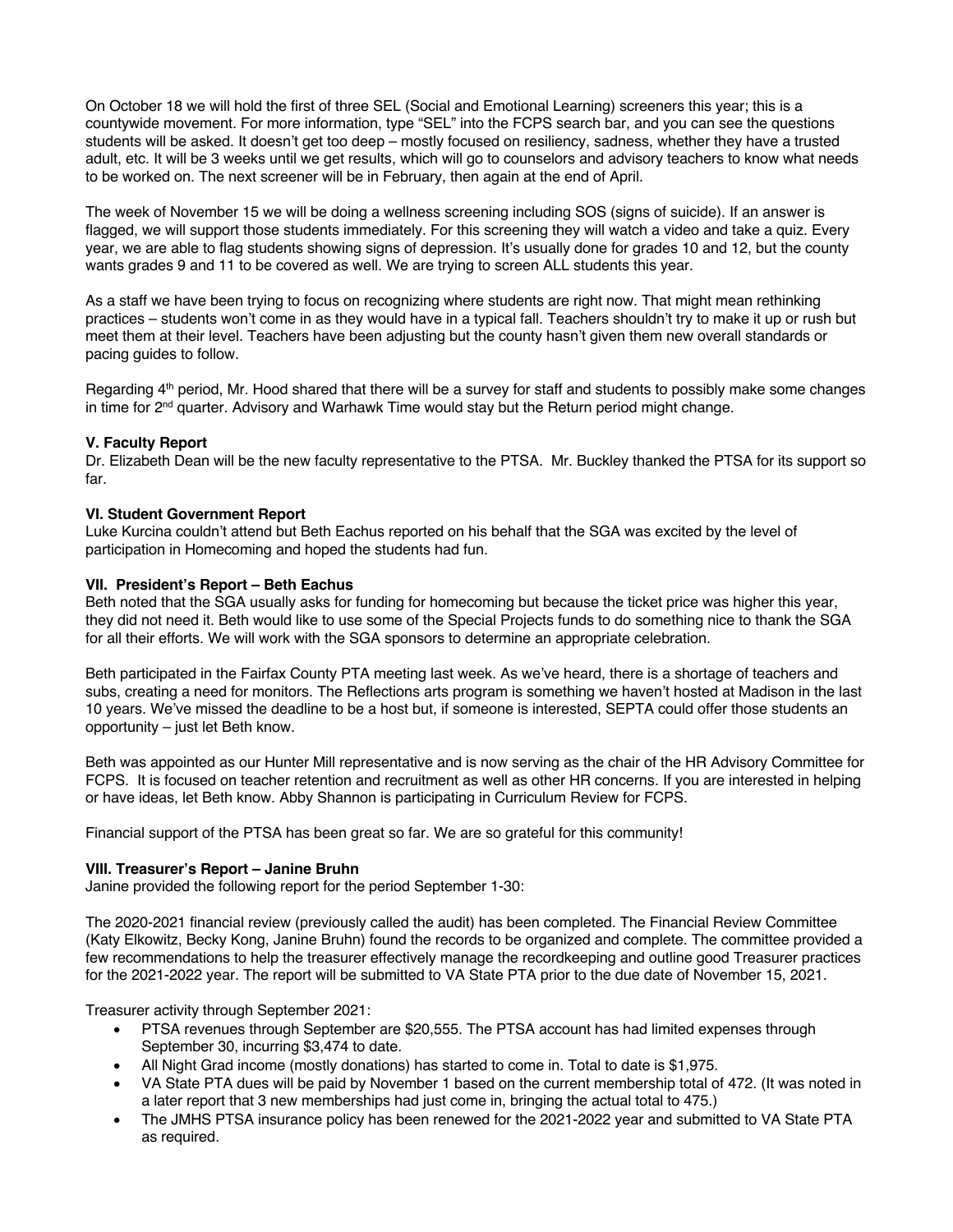• The PTSA taxes have been initiated with the accountant Turner, Leins & Gold LLC. The tax preparation will be completed in October.

Monthly income and expenses – this report includes both August and September since expenses were not provided in the last Treasurer report:

| August - September, 2021                          |          |           |          |          |       |           |
|---------------------------------------------------|----------|-----------|----------|----------|-------|-----------|
|                                                   |          |           |          |          |       |           |
|                                                   | Aug 2021 |           | Sep 2021 |          | Total |           |
| Income                                            |          |           |          |          |       |           |
| 200 Membership and donations, net                 |          | 0.00      |          | 0.00     |       | 0.00      |
| 210 Membership and donation revenues, gross       |          | 0.00      |          | 0.00     |       | 0.00      |
| 211 Donations - general                           |          | 5.050.54  |          | 4.497.97 |       | 9.548.51  |
| 213 Membership dues                               |          | 4,328.14  |          | 3,524.37 |       | 7,852.51  |
| Total 210 Membership and donation revenues, gross | \$       | 9.378.68  | \$       | 8,022.34 | \$    | 17,401.02 |
| Total 200 Membership and donations, net           | \$       | 9,378.68  | \$       | 8,022.34 | \$    | 17,401.02 |
| 300 Academic booster revenues, net                |          | 0.00      |          | 0.00     |       | 0.00      |
| 310 Donations - academic boosters                 |          | 1,232.77  |          | 998.59   |       | 2,231.36  |
| 311 Practice Exam expenses                        |          | 0.00      |          | 323.00   |       | 323.00    |
| Total 300 Academic booster revenues, net          | \$       | 1,232.77  | \$       | 1,321.59 | \$    | 2,554.36  |
| 375 Miscellaneous                                 |          | 275.00    |          | 325.00   |       | 600.00    |
| Total Income                                      | \$       | 10,886.45 | \$       | 9,668.93 | \$    | 20,555.38 |
| Gross Profit                                      | \$       | 10,886.45 | \$       | 9,668.93 | \$    | 20,555.38 |
| Expenses                                          |          |           |          |          |       |           |
| 600 Student and Parent Support                    |          | 0.00      |          | 0.00     |       | 0.00      |
| 610 Food Bank                                     |          | $-520.00$ |          | $-73.55$ |       | $-593.55$ |
| <b>Total 600 Student and Parent Support</b>       | -\$      | 520.00    | -\$      | 73.55    | -\$   | 593.55    |
| 700 Community and Hospitality                     |          | 0.00      |          | 0.00     |       | 0.00      |
| 702 Hospitality committee expenses                |          | 0.00      |          | 3,101.50 |       | 3,101.50  |
| <b>Total 700 Community and Hospitality</b>        | \$       | 0.00      | \$       | 3,101.50 | \$    | 3,101.50  |
| 800 Administration                                |          | 0.00      |          | 0.00     |       | 0.00      |
| 801 Insurance                                     |          | 0.00      |          | 343.00   |       | 343.00    |
| 803 Website and On-line accounting fees           |          | 0.00      |          | 29.50    |       | 29.50     |
| <b>Total 800 Administration</b>                   | \$       | 0.00      | \$       | 372.50   | \$    | 372.50    |
| <b>Total Expenses</b>                             | -\$      | 520.00    | \$       | 3,400.45 | \$    | 2,880.45  |
| <b>Net Operating Income</b>                       | \$       | 11,406.45 | \$       | 6,268.48 | \$    | 17,674.93 |
| Net Income                                        | \$       | 11,406.45 | \$       | 6,268.48 | \$    | 17,674.93 |

After some discussion, a motion to use \$300 of Special Projects funding for SGA appreciation/celebration was made by Gayle Schlueter. Dara Dirth seconded, and the motion was passed.

## **IX. Committee Reports**

Membership – Robyn Nguyen reported that the PTSA has 475 members (Beth Eachus brought up 3 new memberships) as of today as well as some donations.

Staff and Teacher Appreciation – Dara Dirth reported that the committee had mapped out events for the year – some bigger and some smaller. There will be a Thankful Thursday weekly teacher/staff raffle – parents will be asked to donate gift cards to local eateries, and a few names will be pulled each week until the end of 2021. A smoothie lunch will be held on October 29 to celebrate the end of the quarter, and there will be a snack bar in November. Dara noted that information goes into eNews, Mad Memos, social media, etc. It could also be added to "This Week at Madison."

Choir - Beth Eachus read the Choir report: Mad Music Day will be held on October 20 (hosting pyramid elementary and middle schools) with a concert that night. Pie sales are wrapping up. Choir and orchestra will take a field trip to the Kennedy Center on November 12. The Snowman event will be held on December 11. (Elizabeth Terry-Humen later noted that the Orchestra report is the same as the Choir report since they are doing many activities together.)

Drama – There was no report.